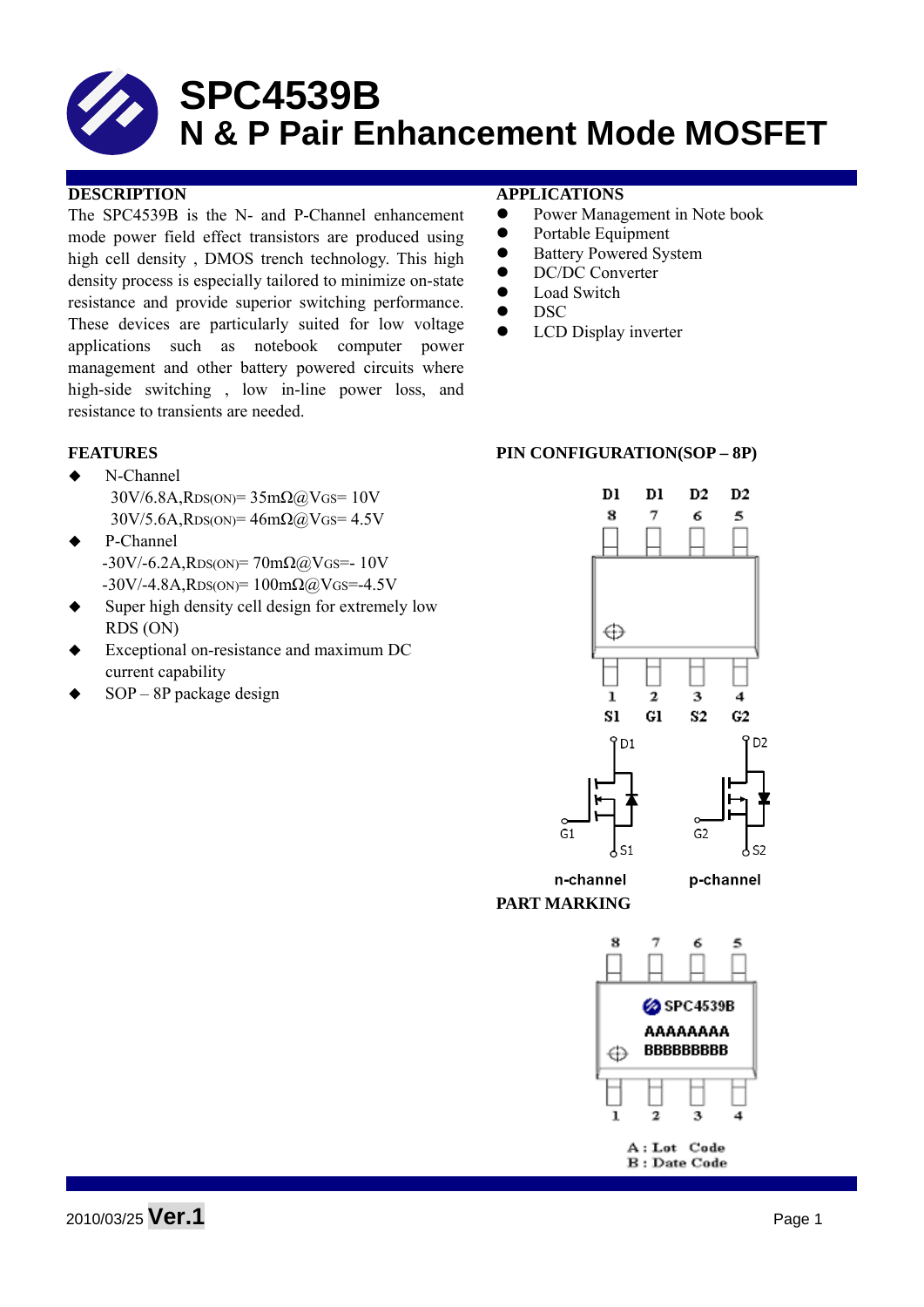

| PIN DESCRIPTION |                |                    |  |  |  |  |  |
|-----------------|----------------|--------------------|--|--|--|--|--|
| Pin             | <b>Symbol</b>  | <b>Description</b> |  |  |  |  |  |
|                 | S <sub>1</sub> | Source 1           |  |  |  |  |  |
| 2               | G <sub>1</sub> | Gate 1             |  |  |  |  |  |
| 3               | S <sub>2</sub> | Source 2           |  |  |  |  |  |
| 4               | G <sub>2</sub> | Gate 2             |  |  |  |  |  |
|                 | D2             | Drain 2            |  |  |  |  |  |
| 6               | D2             | Drain 2            |  |  |  |  |  |
|                 | D <sub>1</sub> | Drain 1            |  |  |  |  |  |
| 8               | D              | Drain 1            |  |  |  |  |  |

#### **ORDERING INFORMATION**

| <b>Part Number</b> | Package  | <b>Marking</b><br>Part |
|--------------------|----------|------------------------|
| SPC4539BS8RGB      | $SOP-8P$ | <b>SPC4539B</b>        |

※ SPC4539BS8RGB 13" Tape Reel ; Pb – Free ; Halogen – Free

e

### **ABSOULTE MAXIMUM RATINGS**

(TA= $25^{\circ}$ C Unless otherwise noted)

| Parameter                                    |                     |                | <b>Typical</b> | Unit             |                     |  |
|----------------------------------------------|---------------------|----------------|----------------|------------------|---------------------|--|
|                                              |                     | <b>Symbol</b>  | N-Channel      | <b>P-Channel</b> |                     |  |
| Drain-Source Voltage                         |                     | <b>VDSS</b>    | 30             | $-30$            | V                   |  |
| Gate-Source Voltage                          |                     | <b>VGSS</b>    | $\pm 20$       | $\pm 20$         | V                   |  |
|                                              | $TA=25^{\circ}C$    | $\mathbf{I}$   | 6.8            | $-6.2$           | A                   |  |
| Continuous Drain Current(TJ=150 $\degree$ C) | $TA=70^{\circ}C$    |                | 5.6            | $-4.8$           |                     |  |
| <b>Pulsed Drain Current</b>                  |                     | <b>IDM</b>     | 30             | $-30$            | A                   |  |
| Continuous Source Current(Diode Conduction)  |                     | Is             | 2.3            | $-2.3$           | A                   |  |
|                                              | $TA=25^{\circ}C$    | P <sub>D</sub> | 2.5            | 2.8              | W                   |  |
| <b>Power Dissipation</b>                     | $Ta=70^{\circ}$ C   |                | 1.6            | 1.8              |                     |  |
| <b>Operating Junction Temperature</b>        |                     | T              | $-55/150$      |                  | $\int_{0}^{\infty}$ |  |
| <b>Storage Temperature Range</b>             |                     | <b>TSTG</b>    | $-55/150$      |                  | $\int_{0}^{\infty}$ |  |
| Thermal Resistance-Junction to Ambient       | $T \leq 10$ sec     | $R\theta$ JA   | 50             | 52               | $\degree$ C/W       |  |
|                                              | <b>Steady State</b> |                | 80             | 80               |                     |  |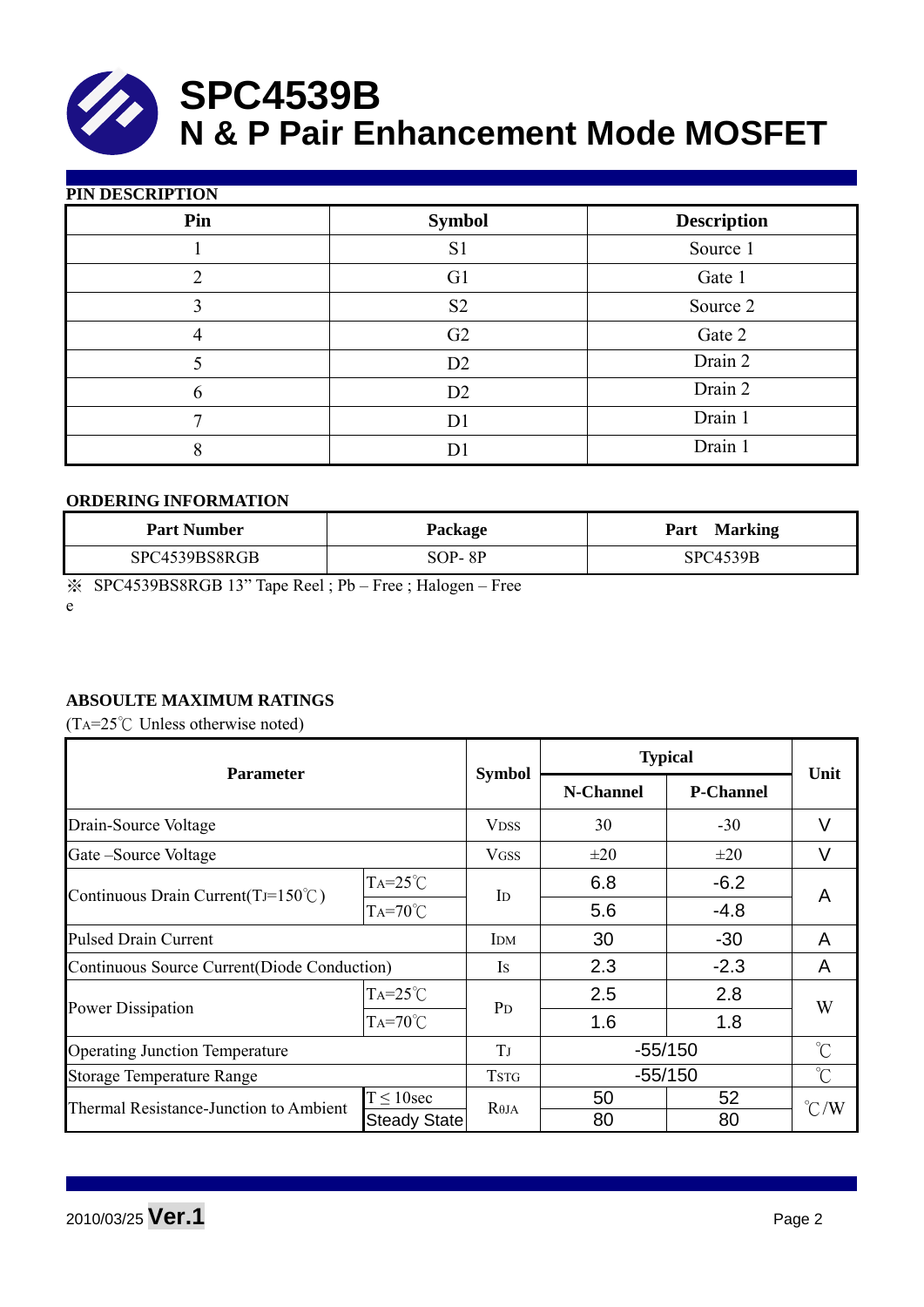

#### **ELECTRICAL CHARACTERISTICS ( NMOS )**

(TA=25°C Unless otherwise noted)

| <b>Parameter</b>                | <b>Symbol</b>               | <b>Conditions</b><br>Min.                  |    | <b>Typ</b> | Max.      | Unit         |  |
|---------------------------------|-----------------------------|--------------------------------------------|----|------------|-----------|--------------|--|
| <b>Static</b>                   |                             |                                            |    |            |           |              |  |
| Drain-Source Breakdown Voltage  | V(BR)DSS                    | $V$ GS=0V,ID=250uA                         | 30 |            |           | V            |  |
| Gate Threshold Voltage          | VGS(th)                     | $VDS=VGS$ , ID=250uA                       |    |            | 1.8       |              |  |
| Gate Leakage Current            | IGSS                        | $VDS=0V$ , $VGS=\pm 20V$                   |    |            | $\pm 100$ | nA           |  |
|                                 |                             | $V_{DS}=30V$ , $V_{GS}=0V$                 |    |            | 1         | uA<br>5      |  |
| Zero Gate Voltage Drain Current | <b>IDSS</b>                 | $VDS=30V$ , $VGS=0V$<br>$TJ = 85^{\circ}C$ |    |            |           |              |  |
| <b>On-State Drain Current</b>   | ID(on)                      | $VDS\geq 5V$ , $VGS = 10V$                 | 25 |            |           | $\mathbf{A}$ |  |
| Drain-Source On-Resistance      | RDS(0n)                     | $V$ GS= $10V$ , ID=6.8A                    |    | 0.030      | 0.035     | $\Omega$     |  |
|                                 |                             | $V$ GS=4.5V,ID=5.6A                        |    | 0.038      | 0.046     |              |  |
| Forward Transconductance        | gfs                         | $VDS=15V$ , ID=6.2A                        |    | 13         |           | S            |  |
| Diode Forward Voltage           | <b>V</b> <sub>SD</sub>      | $Is=2.3A$ , $VGS=0V$                       |    | 0.8        | 1.2       | V            |  |
| <b>Dynamic</b>                  |                             |                                            |    |            |           |              |  |
| <b>Total Gate Charge</b>        | Qg                          |                                            |    | 16         | 24        | nC           |  |
| Gate-Source Charge              | Qgs                         | $V_{DS}=15V$ , $V_{GS}=10V$<br>$ID = 2A$   |    | 3          |           |              |  |
| Gate-Drain Charge               | Qgd                         |                                            |    | 2.5        |           |              |  |
| <b>Input Capacitance</b>        | $C$ iss                     |                                            |    | 450        |           |              |  |
| <b>Output Capacitance</b>       | $\mathrm{C}$ <sub>oss</sub> | $VDS=15VGS=0V$<br>$f=1$ MHz                |    | 240        |           | pF           |  |
| Reverse Transfer Capacitance    | C <sub>rss</sub>            |                                            |    | 38         |           |              |  |
| Turn-On Time                    | $td($ on $)$                |                                            |    | 15         | 20        | nS           |  |
|                                 | tr                          | $VDD=15V,RL=15\Omega$                      |    | 6          | 12        |              |  |
| Turn-Off Time                   | $td($ off $)$               | $ID = 1.0A$ , $VGEN = 10V$<br>$RG=6\Omega$ |    | 10         | 20        |              |  |
|                                 | tf                          |                                            |    | 40         | 80        |              |  |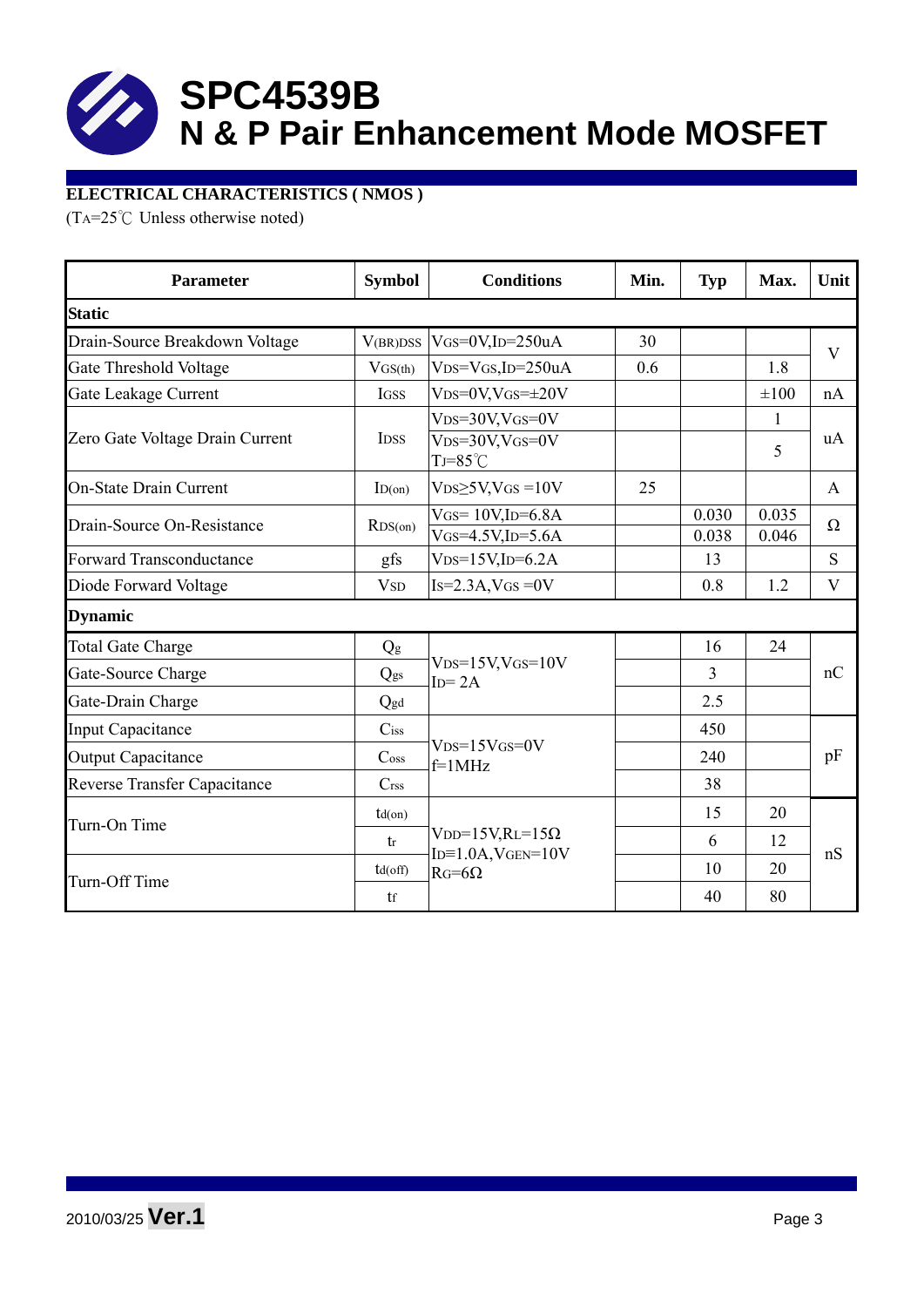

#### **ELECTRICAL CHARACTERISTICS ( PMOS )**

(TA=25°C Unless otherwise noted)

| <b>Parameter</b>                    | <b>Symbol</b>               | <b>Conditions</b>                                                                        | Min.  | <b>Typ</b>     | Max.           | Unit         |
|-------------------------------------|-----------------------------|------------------------------------------------------------------------------------------|-------|----------------|----------------|--------------|
| <b>Static</b>                       |                             |                                                                                          |       |                |                |              |
| Drain-Source Breakdown Voltage      | V(BR)DSS                    | $V$ GS=0V,ID=-250uA                                                                      | $-30$ |                |                | $\mathbf{V}$ |
| Gate Threshold Voltage              | VGS(th)                     | $VDS=VGS$ , ID=-250uA                                                                    |       |                | $-2.5$         |              |
| Gate Leakage Current                | IGSS                        | $VDS=0V$ , $VGS=\pm 20V$                                                                 |       |                | $\pm 100$      | nA           |
| Zero Gate Voltage Drain Current     | <b>IDSS</b>                 | $V_{DS} = -30V$ , $V_{GS} = 0V$<br>$V_{DS} = -30V$ , $V_{GS} = 0V$<br>$TJ = 85^{\circ}C$ |       |                | $-1$<br>$-5$   | uA           |
| <b>On-State Drain Current</b>       | ID(on)                      | $VDS = -5V$ , $VGS = -4.5V$                                                              | $-10$ |                |                | $\mathbf{A}$ |
| Drain-Source On-Resistance          | RDS(0n)                     | $V$ GS=-10V,ID=-6.2A<br>$V$ GS=-4.5V,ID=-4.8A                                            |       | 0.060<br>0.090 | 0.070<br>0.100 | $\Omega$     |
| Forward Transconductance            | gfs                         | $VDS = -15V$ , $ID = -5.7A$                                                              |       | 13             |                | S            |
| Diode Forward Voltage               | <b>V</b> <sub>SD</sub>      | $Is = -1.3A$ , $VGS = 0V$                                                                |       | $-0.55$        | $-1.0$         | $\mathbf{V}$ |
| <b>Dynamic</b>                      |                             |                                                                                          |       |                |                |              |
| <b>Total Gate Charge</b>            | Qg                          |                                                                                          |       | 10             | 18             | nC           |
| Gate-Source Charge                  | Qgs                         | $VDS = -15V$ , $VGS = -10V$<br>$ID = -3.5A$                                              |       | 1.6            |                |              |
| Gate-Drain Charge                   | Qgd                         |                                                                                          |       | 3.0            |                |              |
| <b>Input Capacitance</b>            | $C$ iss                     |                                                                                          |       | 450            |                |              |
| <b>Output Capacitance</b>           | $\mathrm{C}$ <sub>oss</sub> | $VDS = -15V$ , $VGS = 0V$<br>$f=1$ MHz                                                   |       | 95             |                | pF           |
| <b>Reverse Transfer Capacitance</b> | C <sub>rss</sub>            |                                                                                          |       | 55             |                |              |
| Turn-On Time                        | $td($ on $)$                |                                                                                          |       | 8              | 18             | nS           |
|                                     | tr                          | V <sub>DD</sub> =-15V,RL=15 $\Omega$                                                     |       | 8              | 18             |              |
| Turn-Off Time                       | $td($ off $)$               | $ID = -1.0A$ , $VGEN = -10V$<br>$RG=6\Omega$                                             |       | 25             | 50             |              |
|                                     | tf                          |                                                                                          |       | 25             | 35             |              |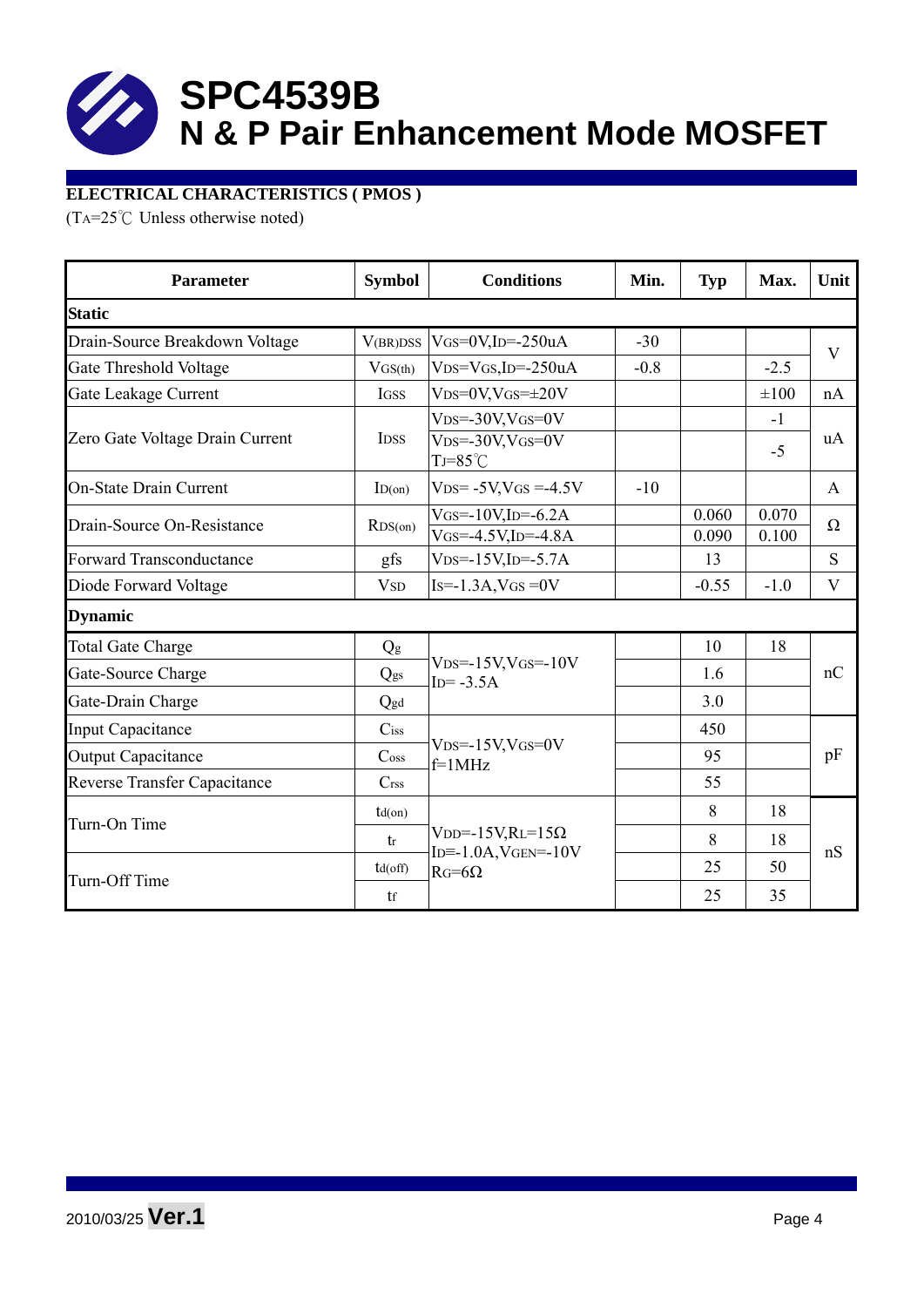#### **TYPICAL CHARACTERISTICS ( NMOS )**

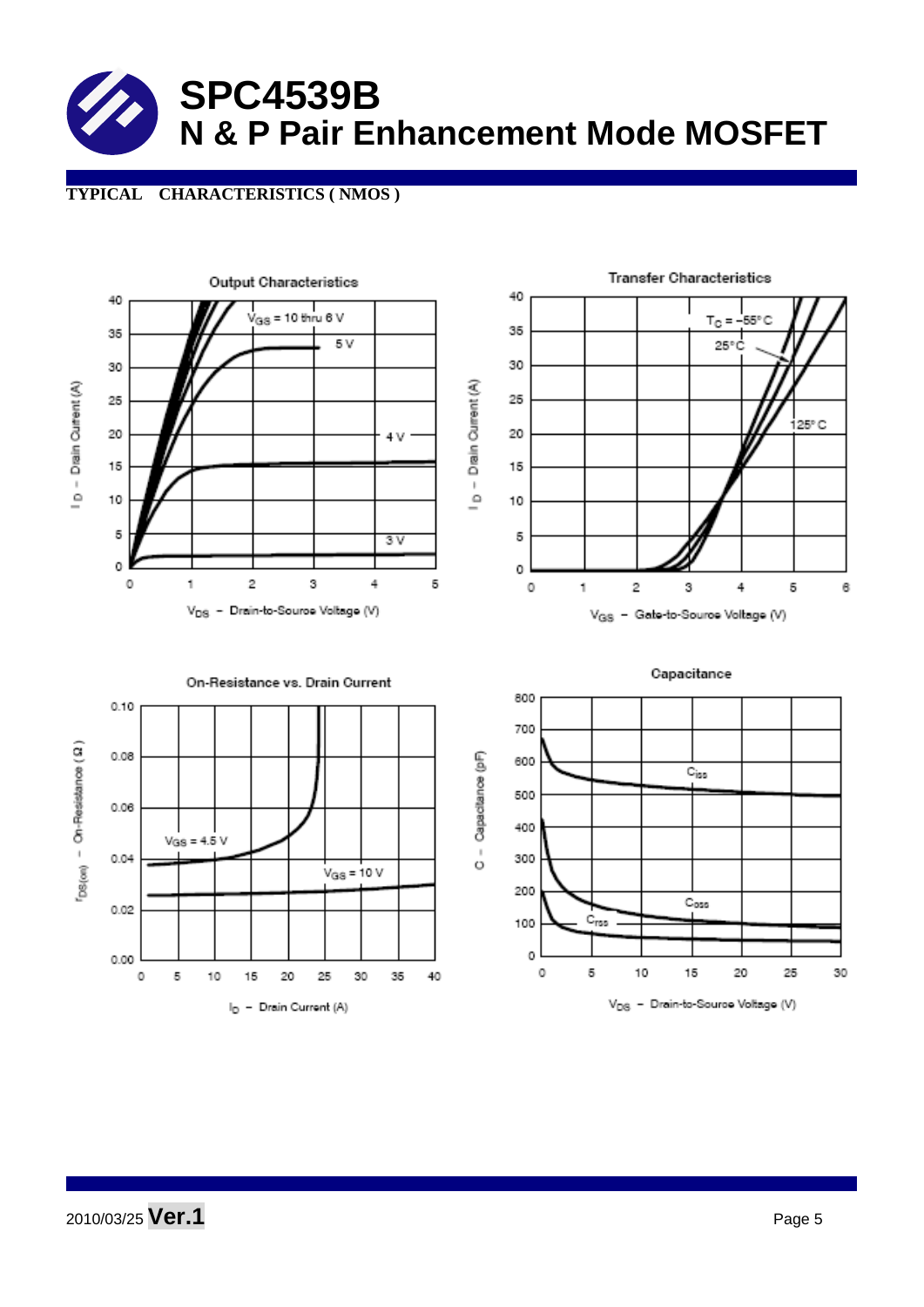#### **TYPICAL CHARACTERISTICS ( NMOS )**

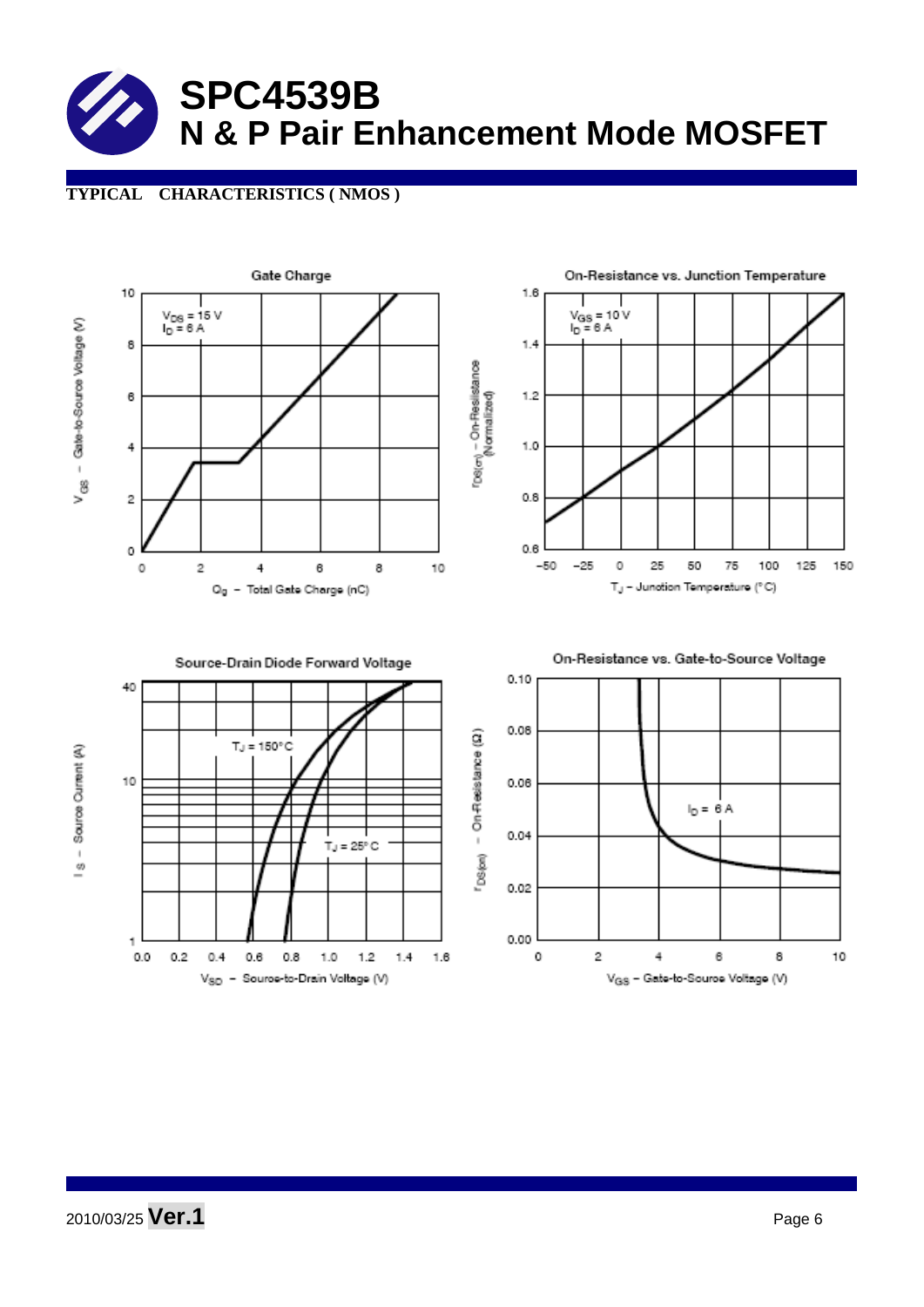#### **TYPICAL CHARACTERISTICS ( NMOS )**



#### Normalized Thermal Transient Impedance, Junction-to-Foot

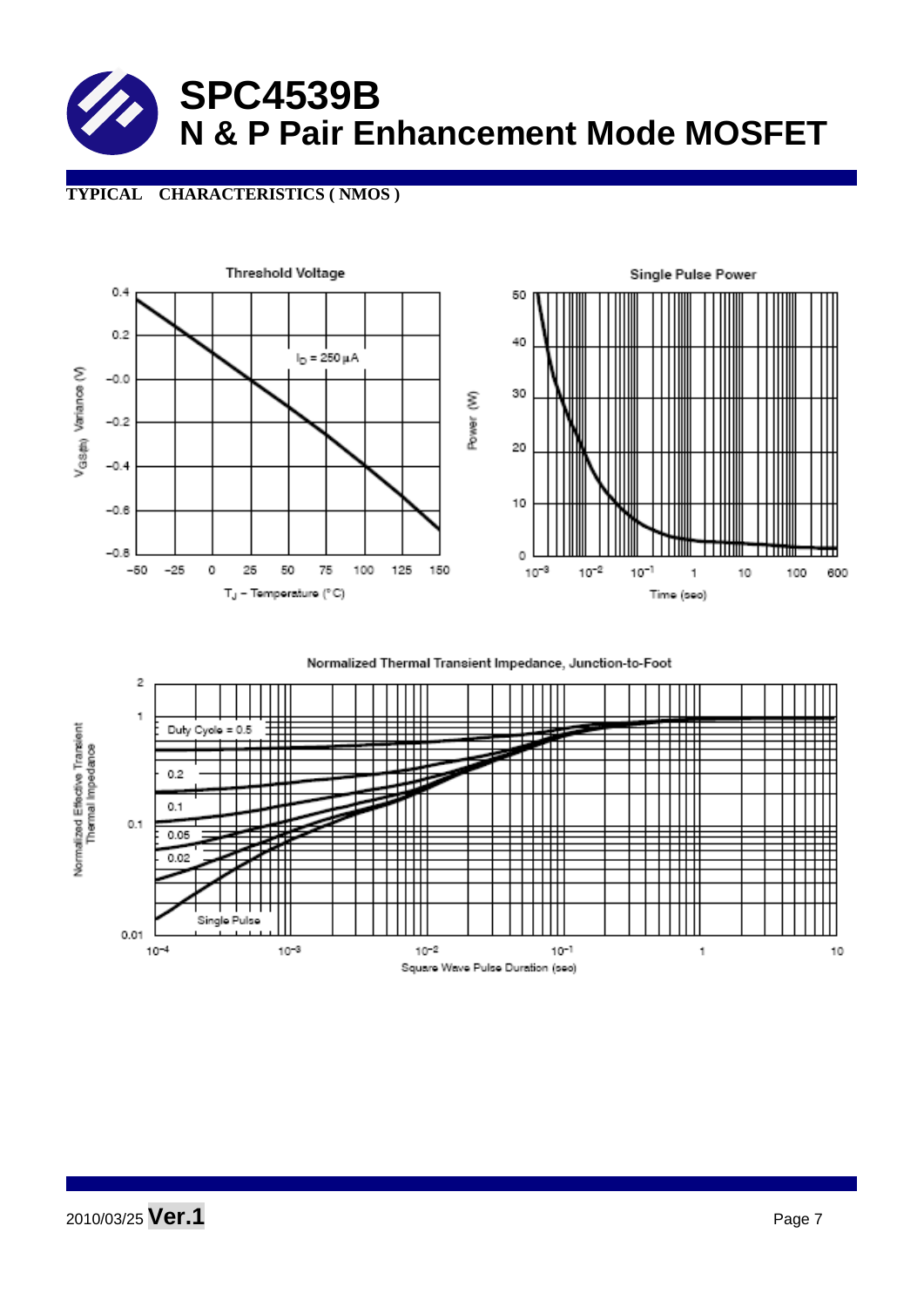### **TYPICAL CHARACTERISTICS ( PMOS )**

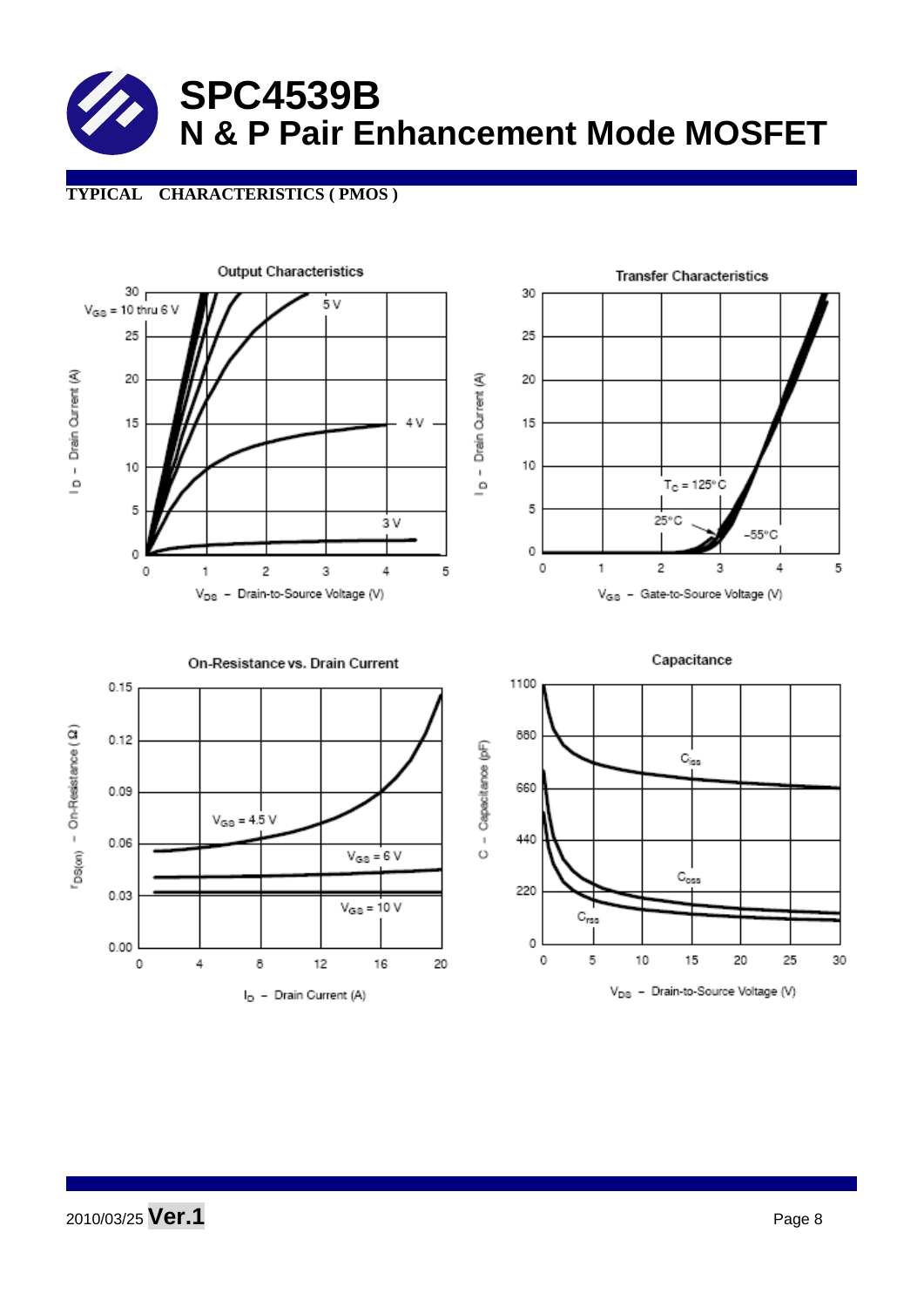#### **TYPICAL CHARACTERISTICS ( PMOS )**



2010/03/25 **Ver.1** Page 9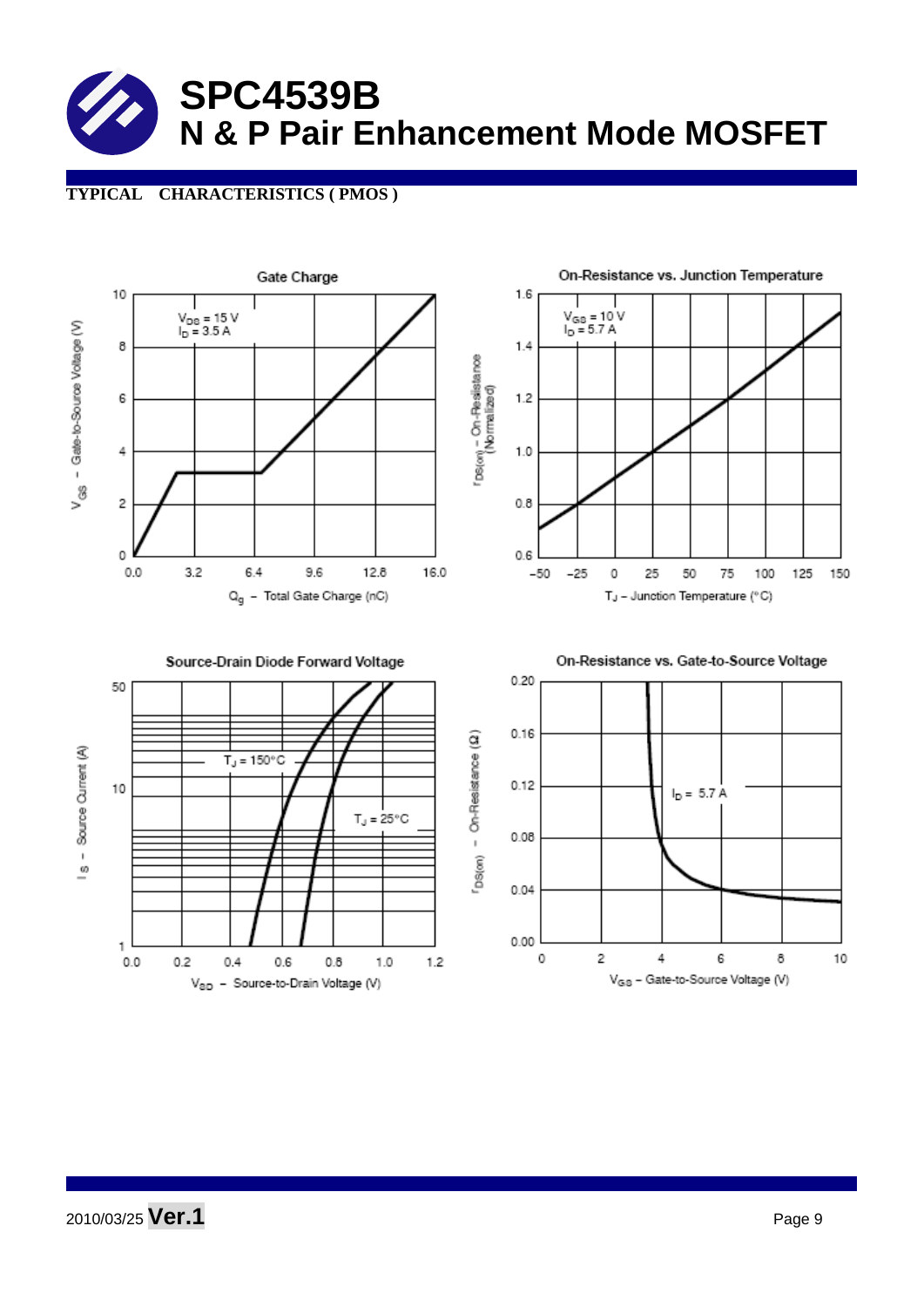### **TYPICAL CHARACTERISTICS ( PMOS )**



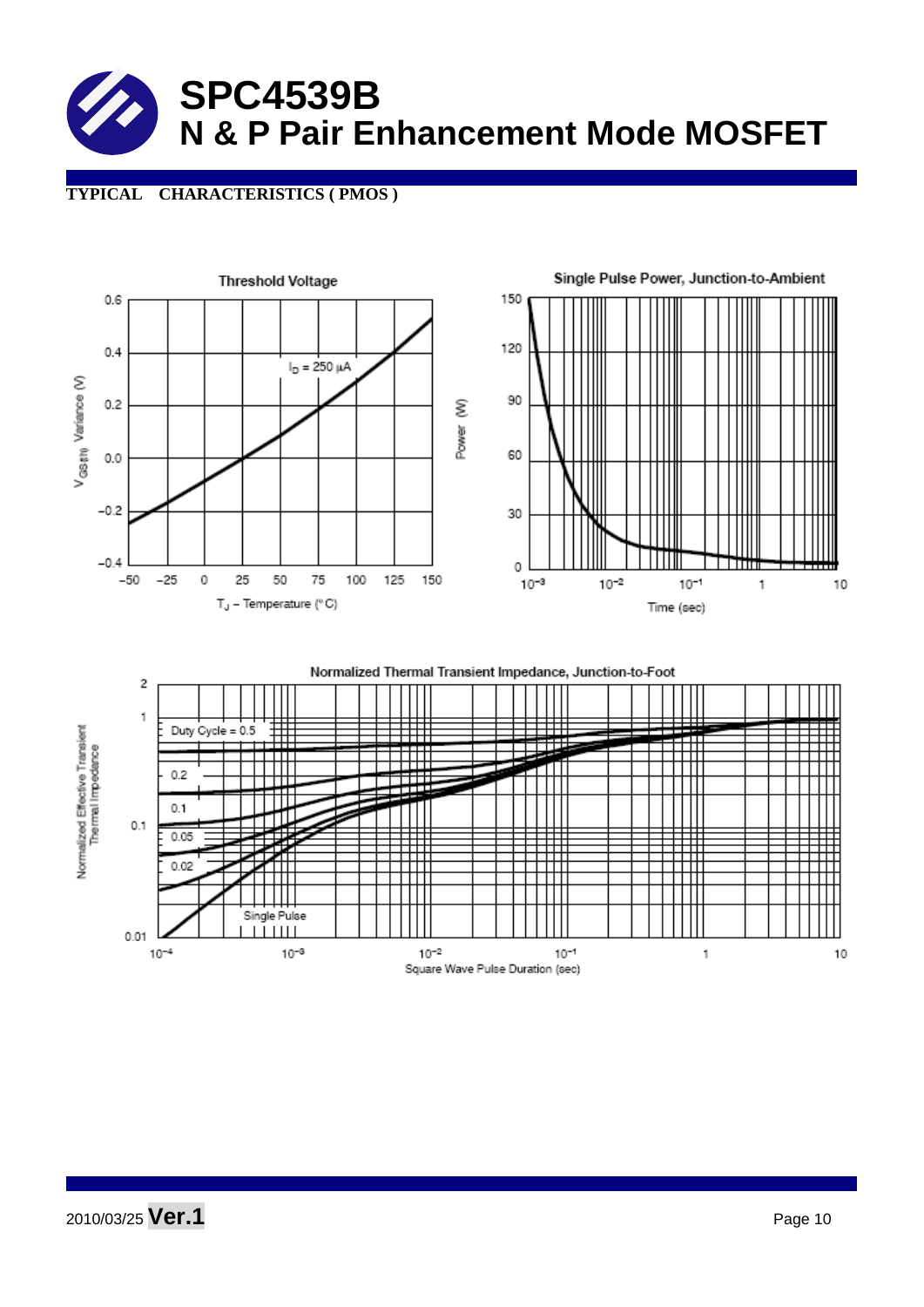#### **SOP- 8 PACKAGE OUTLINE**









|                | <b>MILLIMETERS</b><br>DIMENSIONS IN |      |       | <b>INCHES</b><br><b>DIMENSIONS</b><br>IN |            |        |  |
|----------------|-------------------------------------|------|-------|------------------------------------------|------------|--------|--|
| <b>SYMBOLS</b> | MIN                                 | NOM  | MAX   | MIN                                      | <b>NOM</b> | MAX    |  |
| Α              | 1.47                                | 1.60 | 1.73  | 0.058                                    | 0.063      | 0.068  |  |
| A1             | 0.10                                |      | 0.25  | 0.004                                    |            | 0.010  |  |
| A2             |                                     | 1.45 |       |                                          | 0.057      |        |  |
| b              | 0.33                                | 0.41 | 0.51  | 0.013                                    | 0.016      | 0.020  |  |
| С              | 0.19                                | 0.20 | 0.25  | 0.0075                                   | 0.008      | 0.0098 |  |
| D              | 4.80                                | 4.85 | 4.95  | 0.189                                    | 0.191      | 0.195  |  |
| E              | 5.80                                | 6.00 | 6.20  | 0.228                                    | 0.236      | 0.244  |  |
| E1             | 3.80                                | 3.90 | 4.00  | 0.150                                    | 0.154      | 0.157  |  |
| e              |                                     | 1.27 |       |                                          | 0.050      |        |  |
|                | 0.38                                | 0.71 | 1.27  | 0.015                                    | 0.028      | 0.050  |  |
| ⚠<br>٧         |                                     |      | 0.076 |                                          |            | 0.003  |  |
| 0              | 0.                                  |      | 8.    | 0.                                       |            | 8.     |  |

2010/03/25 **Ver.1** Page 11